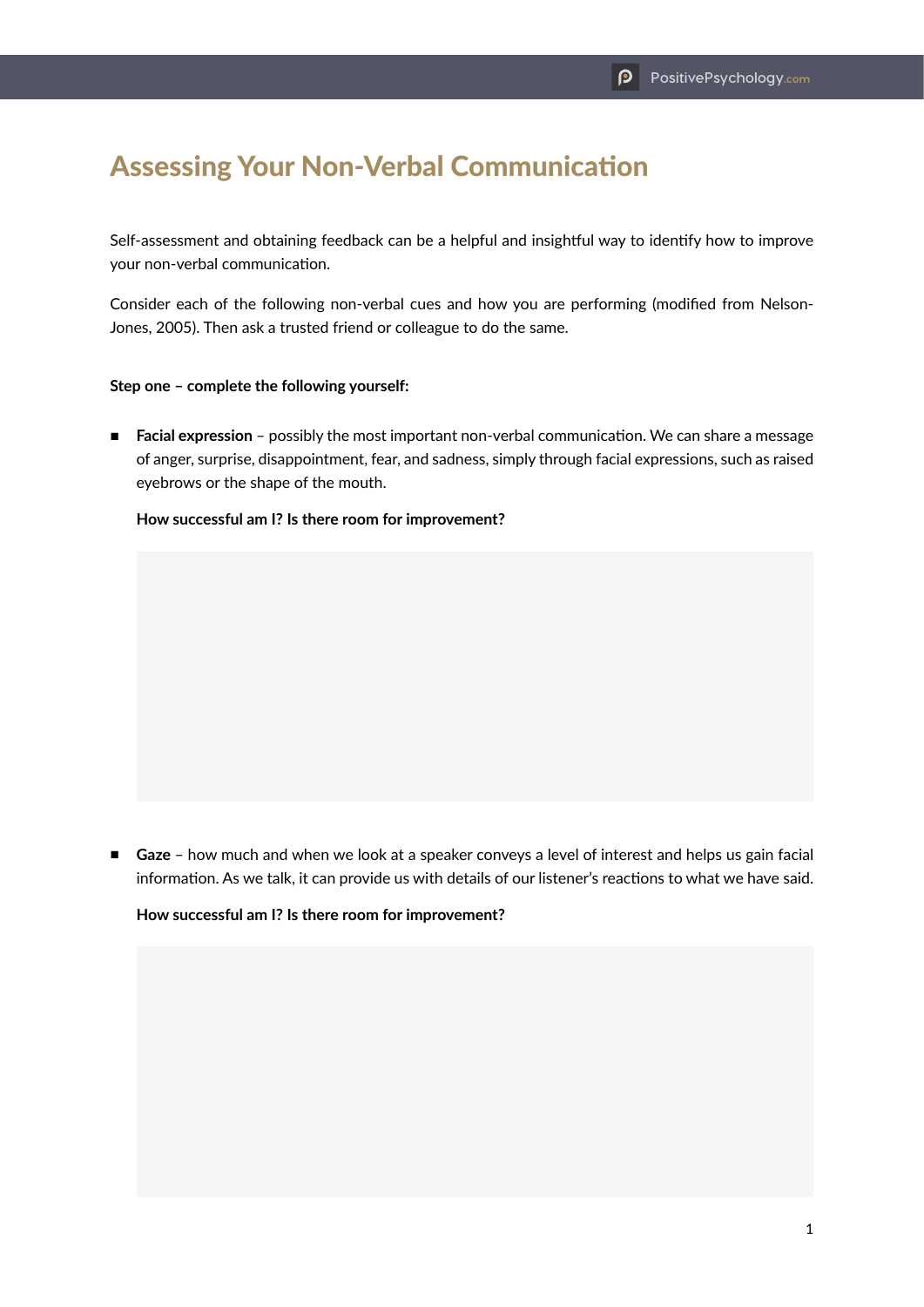■ **Eye contact** – more direct than gaze, eye contact can convey a great deal, including anger, interest, and even attraction.

**How successful am I? Is there room for improvement?**

■ **Gestures** – we can frame what we are saying or illustrate our points using physical movement. They may indicate emotion (a pointed finger or a clenched fist) or add information to our words by indicating a shape, size, or movement.

**How successful am I? Is there room for improvement?**

■ **Posture** - when we physically turn toward someone as they speak, or lean forward, we convey interest; facing away or leaning backward may show a lack of interest or even boredom. Posture, such as sitting with legs and arms crossed tightly, may suggest being anxious or uptight.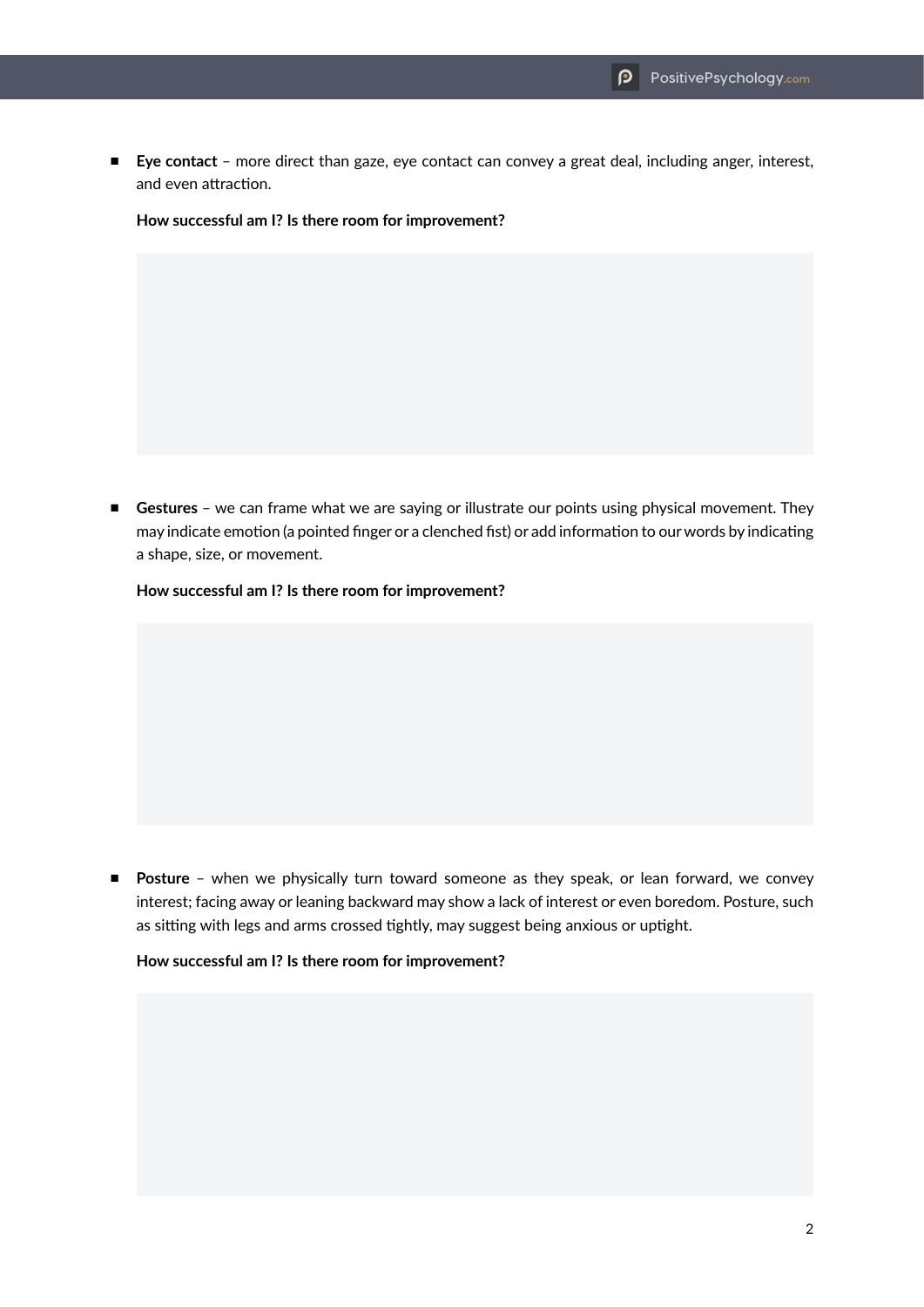■ **Physical closeness** - our degree of comfortableness with physical closeness can vary with culture and connection with the other person. For example, the *intimate zone* (six to eighteen inches or 15 to 45 centimeters) is typically reserved for close friends, relatives, or someone we are in a relationship with. The *social zone* (four to 12 feet or 1.2 to 3.65 meters) includes those not well known, and the *public*  zone (over 12 feet or 3.65 meters) is for public gatherings.

**How successful am I? Is there room for improvement?**

■ **Clothes** - what you wear can communicate a great deal, including social and occupational standing, ethnicity, conformity, and sex-role identity. Different age groups and social groups may respond differently depending on the clothes we wear.

**How successful am I? Is there room for improvement?**

■ **Grooming** – important information is conveyed by how well we care for ourselves, such as being clean and tidy, styling hair, and clean-shaven.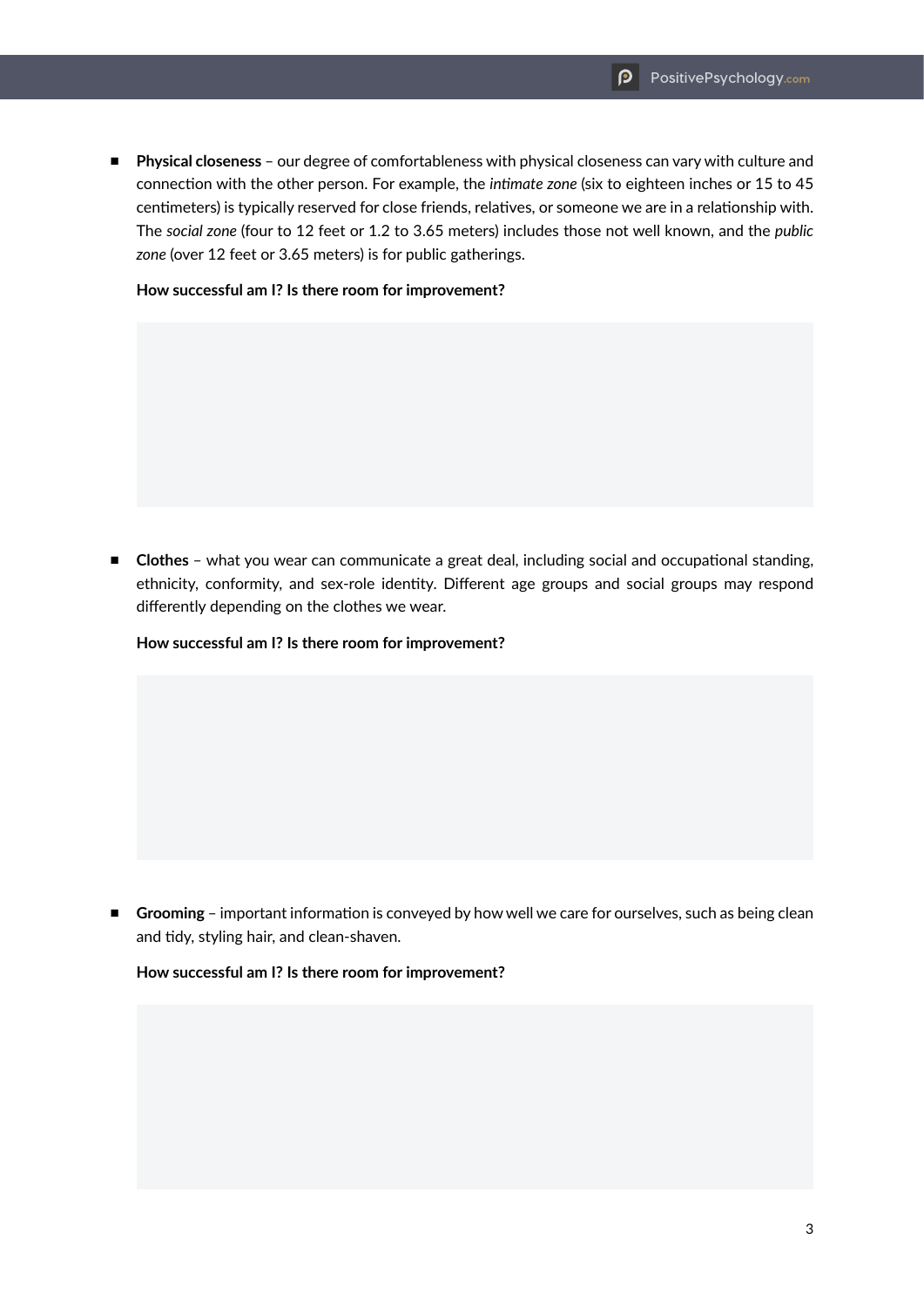**Step two – ask a trusted friend or colleague to complete the same questions on your behalf being as honest as possible:**

■ **Facial expression** – possibly the most important non-verbal communication. We can share a message of anger, surprise, disappointment, fear, and sadness, simply through facial expressions, such as raised eyebrows or the shape of the mouth.

**How successful am I? Is there room for improvement?**

■ **Gaze** - how much and when we look at a speaker conveys a level of interest and helps us gain facial information. As we talk, it can provide us with details of our listener's reactions to what we have said.

**How successful am I? Is there room for improvement?**

■ **Eye contact** - more direct than gaze, eye contact can convey a great deal, including anger, interest, and even attraction.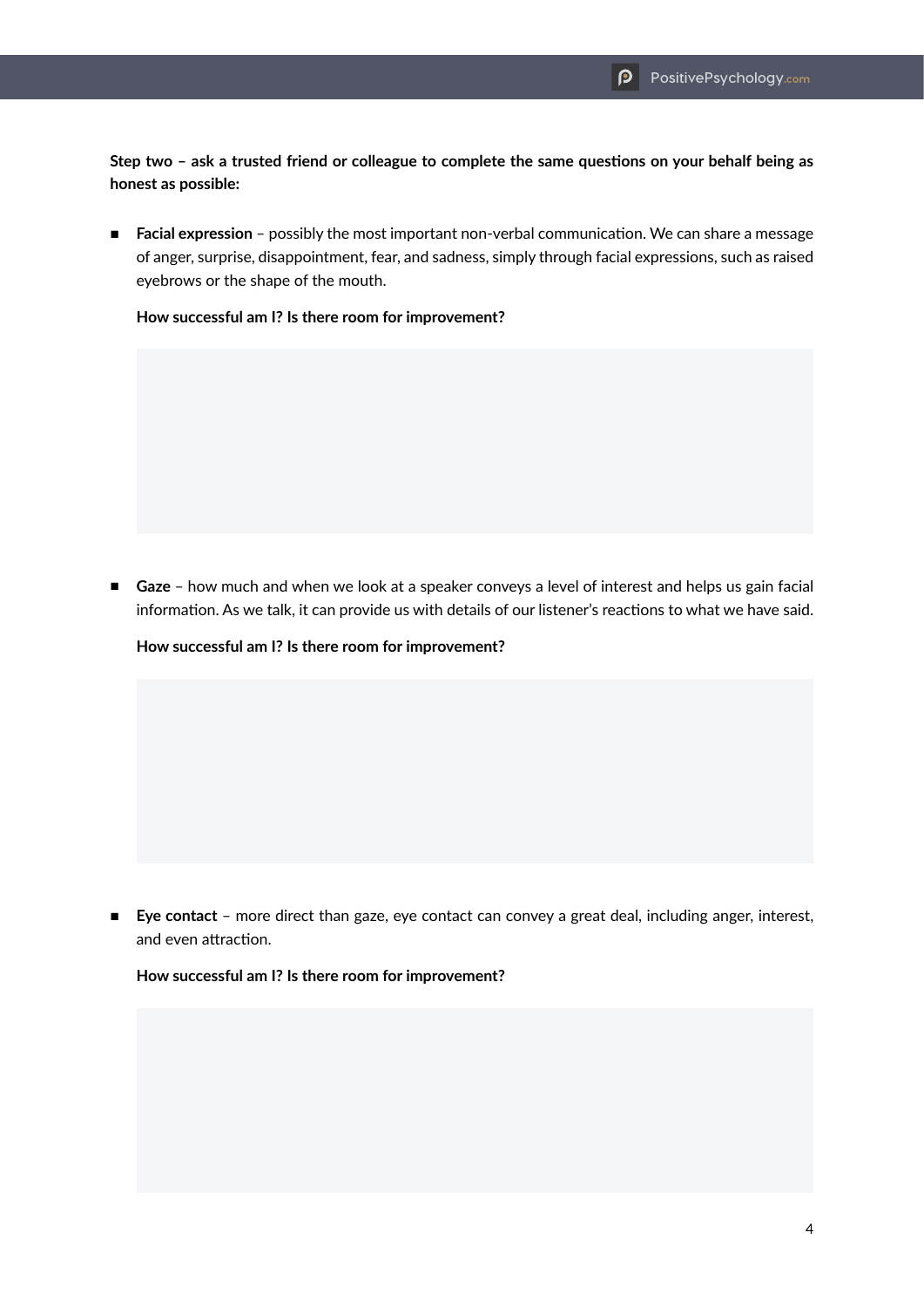■ **Gestures** - we can frame what we are saying or illustrate our points using physical movement. They may indicate emotion (a pointed finger or a clenched fist) or add information to our words by indicating a shape, size, or movement.

**How successful am I? Is there room for improvement?**

■ **Posture** – when we physically turn toward someone as they speak, or lean forward, we convey interest; facing away or leaning backward may show a lack of interest or even boredom. Posture, such as sitting with legs and arms crossed tightly, may suggest being anxious or uptight.

**How successful am I? Is there room for improvement?**

■ **Physical closeness** – our degree of comfortableness with physical closeness can vary with culture and connection with the other person. For example, the *intimate zone* (six to eighteen inches or 15 to 45 centimeters) is typically reserved for close friends, relatives, or someone we are in a relationship with. The *social zone* (four to 12 feet or 1.2 to 3.65 meters) includes those not well known, and the *public*  zone (over 12 feet or 3.65 meters) is for public gatherings.